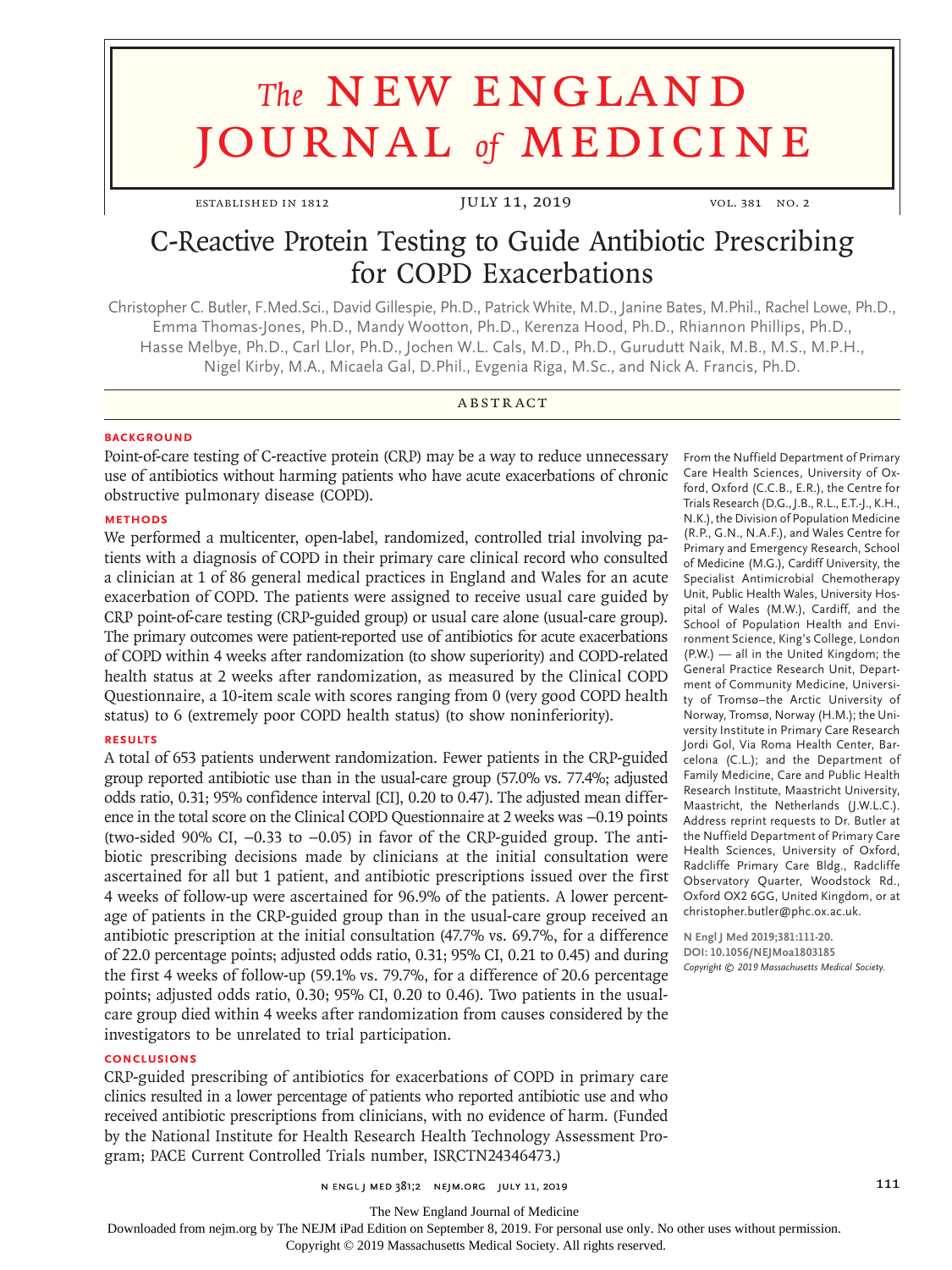**EXECUTE PROVIDERS ARE RESPONSIBLE for the majority of antibiotic prescriptions, and the highest overall number of such prescriptions are issued by family physicians.<sup>1</sup>** rimary care providers are responsible for the majority of antibiotic prescriptions, and the highest overall number of There is reason to believe that many of these prescriptions could be avoided.<sup>2,3</sup> Unwarranted use of antibiotics drives antimicrobial resistance, wastes resources, may cause adverse effects, negatively affects the microbiome of patients, and distracts from potentially more effective interventions.<sup>4-10</sup> Point-of-care tests for acute infections are being promoted by government organizations, the industry, and clinical guidelines to better target antibiotic prescribing, help contain antimicrobial resistance, and improve patient outcomes.<sup>11</sup> However, most evaluations of point-of-care tests for acute infections have solely examined analytic performance; only a few trials have evaluated the effectiveness of such tests in improving outcomes in the patients for whom the tests are intended to be used.12-14

Chronic obstructive pulmonary disease (COPD) was the third leading cause of death in the United States in 2014,<sup>15</sup> and 6.4% of Americans reported receiving a diagnosis of the condition.16 About 2% of the adult population in the United Kingdom have a diagnosis of COPD in their primary care medical record.17,18 Each year, approximately half the patients living with COPD have one or more acute exacerbations of the disease that leads to treatment with oral glucocorticoids, antibiotics, or both or hospitalization, and a quarter have two or more acute exacerbations per year.<sup>19,20</sup> More than 80% of these patients receive antibiotic prescriptions in the United States<sup>21,22</sup> and in Europe.<sup>23</sup> Although many patients who have acute exacerbations of COPD are helped by these treatments, others are not.24-26

Noninfectious factors were thought to cause approximately 20% of acute exacerbations of COPD in a hospital study.<sup>27</sup> The guidelines of the Global Initiative for Chronic Obstructive Lung Disease recommend the use of antibiotics in moderately or severely ill patients with acute exacerbations of COPD who have increased cough and sputum purulence.28 Recommendations for antibiotic prescribing in primary care practice are generally based on clinical features alone (e.g., the Anthonisen criteria,<sup>29</sup> which include increased dyspnea, increased sputum volume, and increased sputum purulence), but these features are subjective and insufficiently accurate in predicting

which patients can be treated safely without antibiotics.<sup>24</sup>

C-reactive protein (CRP), an acute-phase protein that can be measured accurately within minutes at the point of care, is a biomarker for assessing acute exacerbations of COPD.<sup>30,31</sup> A randomized, controlled trial involving patients with acute exacerbations of COPD recruited from primary care practices showed little difference in the rate of clinical cure with either antibiotics or placebo among those who had a CRP level of less than 40 mg per liter.32 The results of point-of care CRP tests may inform prescribing decisions for acute exacerbations of COPD, but data from pragmatic, randomized, controlled trials regarding the clinical effectiveness of such tests are lacking. We aimed to determine whether a CRP point-of-care test used in the assessment of acute exacerbations of COPD in primary care can safely reduce the use of antibiotics among such patients.

#### METHODS

#### **Trial Design and Oversight**

This multicenter, open-label, randomized, controlled trial was conducted from January 2015 through September 2017 in accordance with a previously published protocol,<sup>33</sup> which is available with the full text of this article at NEJM.org. The trial involved patients recruited from 86 general medical practices in the United Kingdom. The Research Ethics Committee for Wales, recognized by the United Kingdom Ethics Committee Authority, approved the trial protocol on September 15, 2014, as well as the inclusion of all the recruitment sites in the trial. Health boards and clinical commissioning groups of the National Health Service gave research and development approval to participating sites. Written informed consent was obtained from all the patients by the responsible primary care physician or an appropriately trained staff member. The authors vouch for the accuracy and completeness of the data and for the fidelity of the trial to the protocol. An independent trial steering committee and a data monitoring and ethics committee provided trial oversight.

Afinion desktop devices for CRP point-of-care testing (Alere, now Abbott) were loaned by the company. The staff members at the general medical practices were trained in the use, care, and calibration of the devices by representatives of Alere (at no cost to the trial or to the practices)

The New England Journal of Medicine

Downloaded from nejm.org by The NEJM iPad Edition on September 8, 2019. For personal use only. No other uses without permission.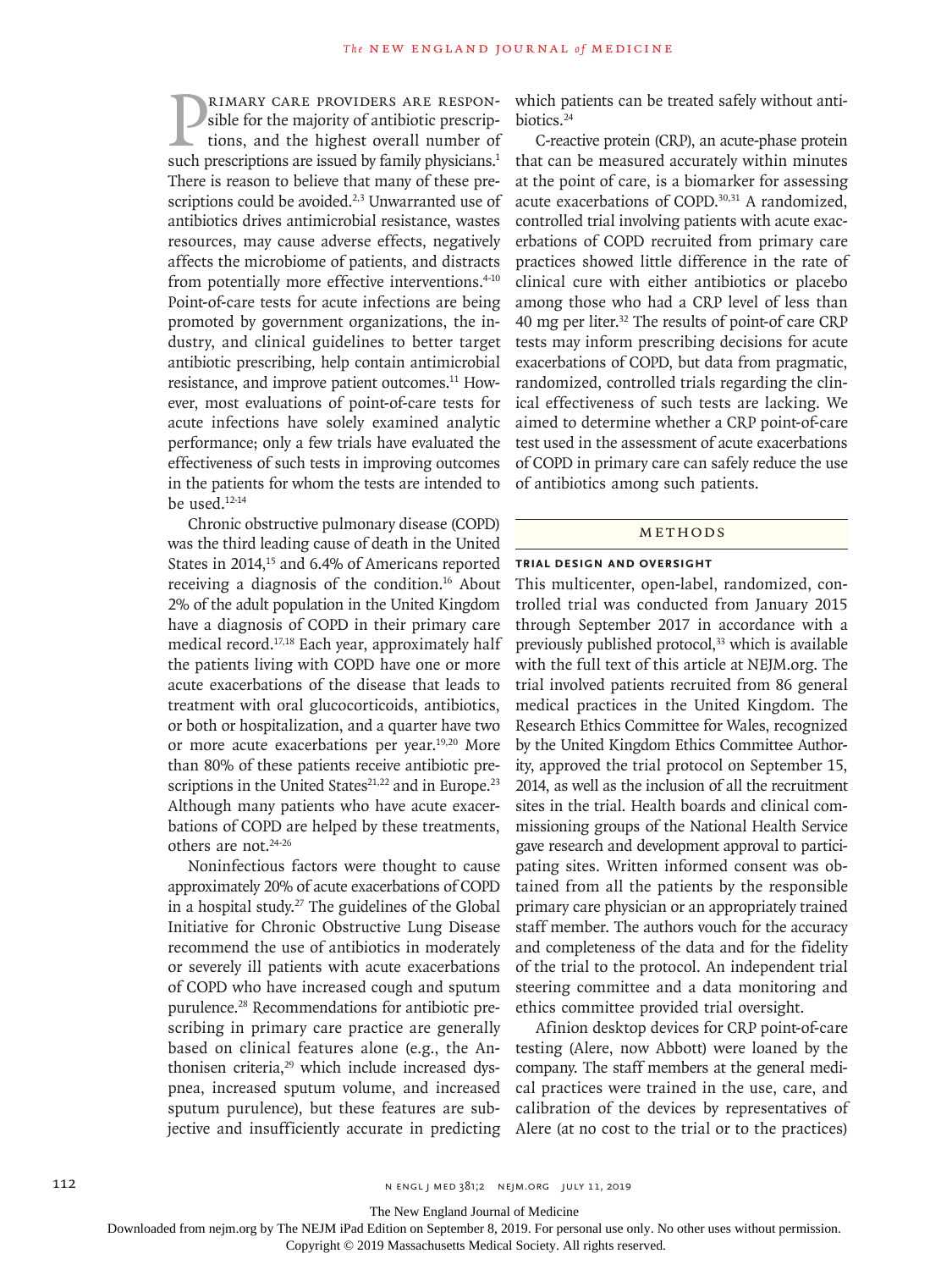or by members of the trial team. The company had no role in the design of the trial; in the accrual, analysis, or interpretation of the data; or in the preparation of the manuscript. Two participating practices used their own CRP test device.

#### **Patients**

Patients who were 40 years of age or older were eligible for inclusion if they had a diagnosis of COPD in their primary care clinical record and were presenting with an acute exacerbation of COPD with at least one of the Anthonisen criteria. A full list of inclusion and exclusion criteria is provided in Section 1 in the Supplementary Appendix, available at NEJM.org. The patients were randomly assigned in a 1:1 ratio to receive usual care guided by CRP point-of-care testing (CRPguided group) or usual care alone (usual-care group); the number of Anthonisen criteria present (one to three) was used as a minimization variable, with a random element set at 80%.

# **Trial Procedures**

Before randomization, we collected information on the number of days that symptoms of acute exacerbation of COPD were present, a patient's medical history, examination findings from clinicians, a sputum sample (if obtainable), a throat swab, patient responses to the self-administered Clinical COPD Questionnaire,<sup>34</sup> and patients' responses to the European Quality of Life–5 Dimensions 5-Level questionnaire (EQ-5D-5L; scores range from −0.28 to 1.00, with higher scores indicating a better state of health).35 Clinicians recorded their antibiotic prescribing and other management decisions after randomization on a case report form.

The patients were followed up by means of telephone calls at weeks 1 and 2 and by face-to-face consultation at week 4. At 6 months, a self-administered, standardized version of the Chronic Respiratory Disease Questionnaire (CRQ-SAS)<sup>36</sup> and an EQ-5D-5L were mailed to the patients, and relevant data were collected from the primary care electronic medical records. Additional details regarding trial procedures are provided in Section 2 in the Supplementary Appendix.

# **Trial Interventions**

Clinicians were asked to perform a CRP point-ofcare test as part of their assessment of patients in the CRP-guided group at the initial consultation and at any further consultations for acute exacerbations of COPD over the next 4 weeks; those in the usual-care group did not undergo CRP testing. All the participating sites were provided with a summary of guidance from the National Institute for Health and Care Excellence and the Global Initiative for Chronic Obstructive Lung Disease. Clinicians were provided with guidance on the interpretation of CRP test results emphasizing that decisions about antibiotic prescribing should be based on a comprehensive assessment of likely risks and benefits, given a patient's underlying health status and clinical features. The guidance noted that for patients with a CRP level lower than 20 mg per liter, antibiotics are unlikely to be beneficial and usually should not be prescribed; for those with a CRP level from 20 to 40 mg per liter, antibiotics may be beneficial, mainly if purulent sputum is present; and for those with a CRP level higher than 40 mg per liter, antibiotics are likely to be beneficial.<sup>24</sup>

# **Outcome Measures**

We used two primary outcomes because any reduction in the use of antibiotics should be considered alongside any negative effect on the well-being of a patient.37 The first primary outcome was patient-reported antibiotic use for an acute exacerbation of COPD within 4 weeks after randomization. The second primary outcome was COPD-related health status, as measured by the Clinical COPD Questionnaire at 2 weeks after randomization. The Clinical COPD Questionnaire is a 10-item scale with a score ranging from 0 (very good) to 6 (extremely poor). The minimal clinically important difference is 0.4.38 Since we would need to show both a reduction in antibiotic use and no worsening of COPD-related health status in order for us to consider the CRP point-of-care test to be effective, we designed this study to answer both questions.

Key secondary outcomes included the prevalence of potentially pathogenic and resistant pathogens in sputum and commensal organisms in the throat; other assessments of COPD-related health status, as measured by the Clinical COPD Questionnaire; antibiotic use for any cause during the first 4 weeks of follow-up; antibiotic prescribing during the first 4 weeks of follow-up; use of other treatments for COPD; adverse effects of antibiotics; health care utilization; health utility, as measured by the EQ-5D-5L; general health status, as measured by the EQ-5D visual analogue scale (scores

N ENGL | MED 381;2 NEJM.ORG JULY 11, 2019 113

The New England Journal of Medicine

Downloaded from nejm.org by The NEJM iPad Edition on September 8, 2019. For personal use only. No other uses without permission.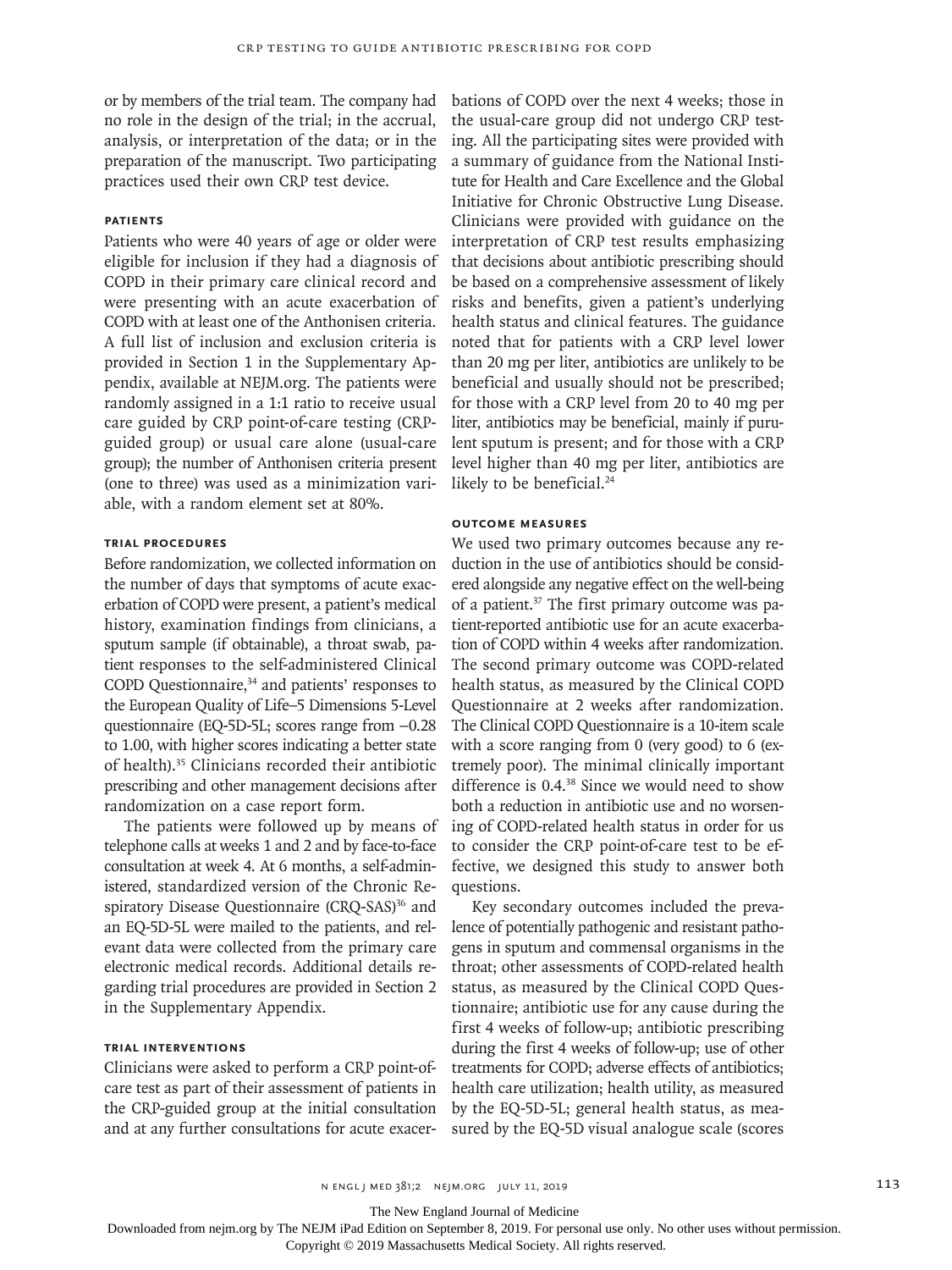range from 0 to 100, with higher scores indicating better health status), and disease-specific healthrelated quality of life, as measured by the CRQ-SAS across four domains (dyspnea, fatigue, emotional functioning, and mastery), with scores ranging from 1 to 7 and higher scores indicating better patient outcomes on the respective domain.

#### **Statistical Analysis**

Allowing for a loss to follow-up of 20%, we estimated that a sample size of 650 patients would provide 81 to 90% overall power to detect a between-group difference of 15 percentage points in the percentage of patients who used antibiotics for acute exacerbations of COPD during 4 weeks of follow-up, on the basis of an estimated 70% of patients with antibiotic use for acute exacerbations of COPD during the first 4 weeks of follow-up and to show that usual care with CRP-guided management did not lead to worse COPD-related health status (i.e., was noninferior) than usual care alone. Given the noninferiority research question, we were interested in the upper limit of the confidence interval of the adjusted mean difference. Therefore, our sample-size calculation was based on a onesided 95% confidence interval, which is equivalent to a two-sided 90% confidence interval. Additional details on the sample size justification are provided in Section 3 in the Supplementary Appendix.

The main analysis of clinical effectiveness was performed in a modified intention-to-treat population, which included all the patients who had undergone randomization and had available outcome data, regardless of protocol deviations or the intervention they received. Analyses of the primary outcomes were also performed in the full intention-to-treat population, which included all the patients who had undergone randomization, with the use of multiple imputation to account for missing observations. Additional details regarding the full intention-to-treat analyses and other prespecified analyses are provided in Sections 6 and 7 in the Supplementary Appendix. The primary analysis of antibiotic use involved a two-level logistic-regression model, with the potential correlated nature of the data from the patients within practices taken into account. The model was adjusted for the number of Anthonisen criteria present before randomization. The primary analysis of the total score on the Clinical COPD Questionnaire involved a two-level analysis of covariance, with patients nested within practices and adjustment

for both the number of Anthonisen criteria present and total score on the Clinical COPD Questionnaire at baseline. A complier average causal effect (an estimate of the effect of receiving the assigned intervention that conforms with the randomization scheme)<sup>39</sup> was estimated for the primary outcome of total score on the Clinical COPD Questionnaire. Model estimates for the analysis of the total score on the Clinical COPD Questionnaire are presented as adjusted mean differences with two-sided 90% confidence intervals. In both the modified intention-to-treat and complier average causal effect analyses, noninferiority was concluded on the basis of the upper limit of the confidence interval excluding 0.3, which is slightly smaller (more conservative) than the previously published minimal clinically important difference of 0.4.40 Secondary outcomes were analyzed similarly; however, because the estimated confidence intervals for our secondary outcomes have not been adjusted for multiple testing, inferences drawn from these may not be reproducible. Full details of the subgroup analyses are provided in Section 9 in the Supplementary Appendix.

#### Results

# **Patients**

Between January 2015 and February 2017, a total of 653 patients from 86 general medical practices underwent randomization (Fig. 1). Three patients withdrew consent to use their data, and 1 underwent randomization in error, which left 325 patients in the CRP-guided group and 324 in the usual-care group. The trial groups were well matched at baseline (Table 1). The microbiologic features of the sputum samples obtained at baseline are provided in Figure S1 and Table S1 in the Supplementary Appendix.

#### **Intervention**

A total of 317 of the 325 patients (97.5%) assigned to the CRP-guided group received a CRP test during the recruitment consultation, and the median CRP value was 6 mg per liter (interquartile range, 5.0 to 18.5). Among these 317 patients, 241 (76.0%) had CRP values lower than 20 mg per liter; 38 (12.0%) had CRP values between 20 and 40 mg per liter, and 38 (12.0%) had CRP values higher than 40 mg per liter. A total of 3 of the 324 patients (0.9%) assigned to the usual-care group received a CRP test during the first 4 weeks of follow-up.

The New England Journal of Medicine

Downloaded from nejm.org by The NEJM iPad Edition on September 8, 2019. For personal use only. No other uses without permission.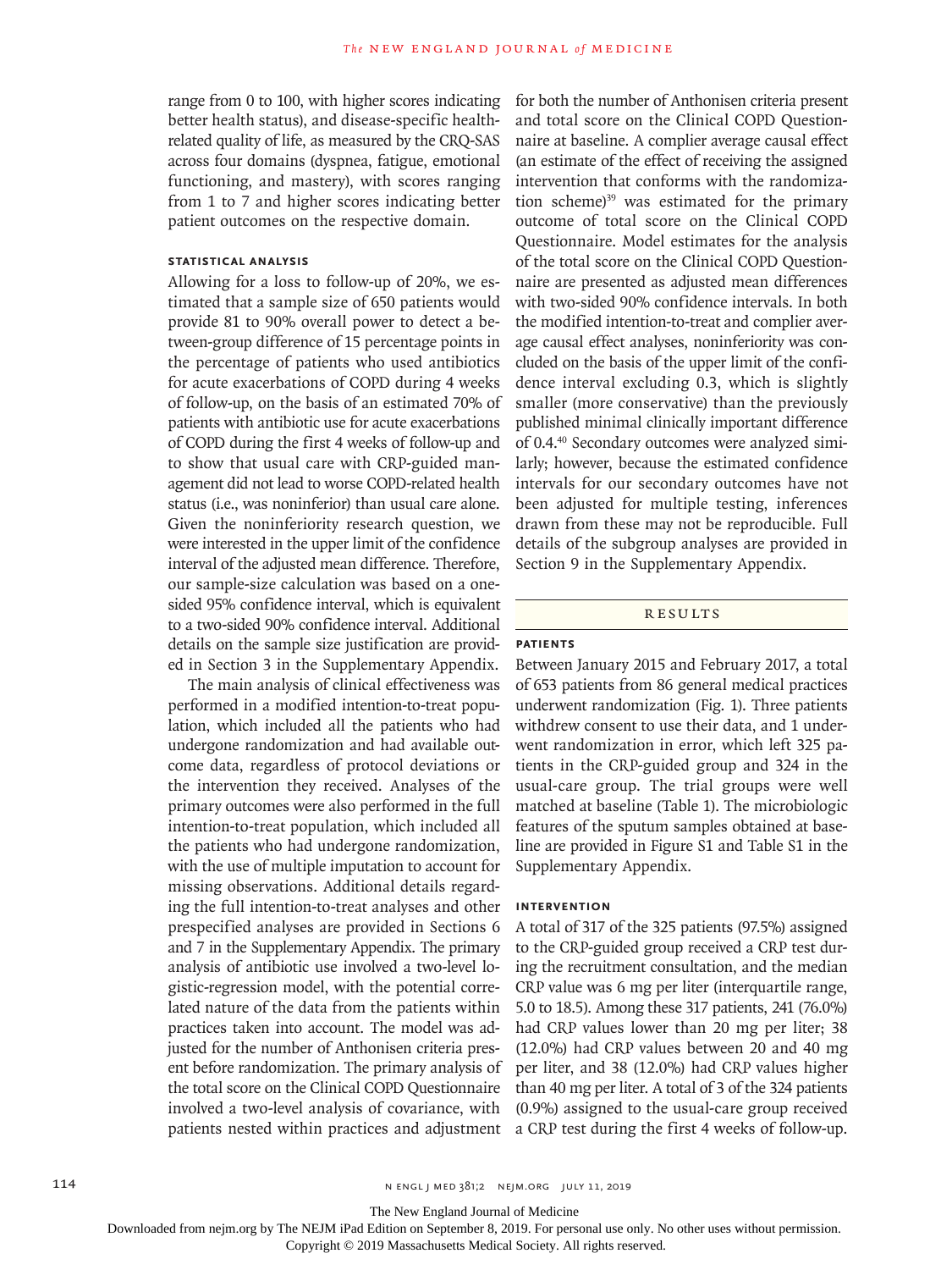#### **Primary Outcomes**

Of the 649 patients who were randomly assigned to a trial group, 537 (82.7%) contributed to the primary-outcome analysis of antibiotic use and 563 (86.7%) contributed to the primary-outcome analysis of the total score on the Clinical COPD Questionnaire. Fewer patients in the CRP-guided group reported antibiotic use than in the usualcare group (150 of 263 patients [57.0%] vs. 212 of 274 patients [77.4%]; adjusted odds ratio, 0.31; 95% confidence interval [CI], 0.20 to 0.47). The adjusted mean difference in the total score on the Clinical COPD Questionnaire at 2 weeks was −0.19 points (two-sided 90% CI, −0.33 to −0.05) in favor of the CRP-guided group. The two-sided 90% confidence interval for the complier average causal effect analysis ranged from −0.34 to −0.07. The upper limit of the confidence interval for both analyses did not contain the prespecified noninferiority margin of 0.3. Our findings were consistent in prespecified sensitivity analyses (Tables S2 through S9 and Fig. S2 in the Supplementary Appendix).

Differences in reported antibiotic use were only observed for the patients who had at last two of the Anthonisen criteria (Fig. 2). Other differential effects of the assigned interventions are described in Section 9 in the Supplementary Appendix.

#### **Secondary Outcomes**

The antibiotic prescribing decisions made by clinicians at the initial consultation were ascertained for all but 1 patient, and antibiotic prescriptions issued over the first 4 weeks of follow-up were ascertained for 96.9% of the patients. A lower percentage of patients in the CRP-guided group than in the usual-care group received antibiotic prescriptions at the initial consultation (47.7% vs. 69.7%, for a difference of 22.0 percentage points; adjusted odds ratio, 0.31; 95% CI, 0.21 to 0.45). A total of 158 antibiotic prescriptions were issued to the patients in the CRP-guided group, and 234 were issued to those in the usual-care group; 12 patients (3 in the CRP-guided group and 9 in the usual-care group) were issued 2 prescriptions. The majority of prescriptions were for 7 days (138 patients [87.3%] in the CRP-guided group and 185 [79.1%] in the usual-care group). The prescribed antibiotics are listed in Table S10 in the Supplementary Appendix.

At the initial consultation, antibiotics were prescribed in the CRP-guided group for 79 of 241



#### **Figure 1. Screening, Randomization, and Follow-up.**

The number of patients who were assessed for eligibility was estimated from screening log data obtained from 9 of 86 general medical practices that returned reliable screening log data (i.e., data that were regularly returned and consistently included details of the number of patients who were approached in addition to the number of those who were recruited). From these 9 practices, 208 patients were approached (a mean number of 23 patients approached per practice), which resulted in 1988 patients potentially assessed for eligibility (208/9×86); 138 were eligible (66.3%), which resulted in 1319 patients potentially eligible (138/9×86); and 109 (79.0%) were recruited. The main reasons for ineligibility were recent or current use of antibiotics (28 of 70 patients) or previous participation in the PACE study<sup>33</sup> (13 of 70 patients). The main reasons for eligible patients not being recruited were patient's decision to decline (18 of 29 patients) or lack of clinical time to recruit (9 of 29 patients). The recruited patients were randomly assigned to receive usual care guided by C-reactive protein (CRP) point-of-care testing (CRP-guided group) or usual care alone (usual-care group).

n engl j med 381;2 nejm.org July 11, 2019 115

The New England Journal of Medicine

Downloaded from nejm.org by The NEJM iPad Edition on September 8, 2019. For personal use only. No other uses without permission.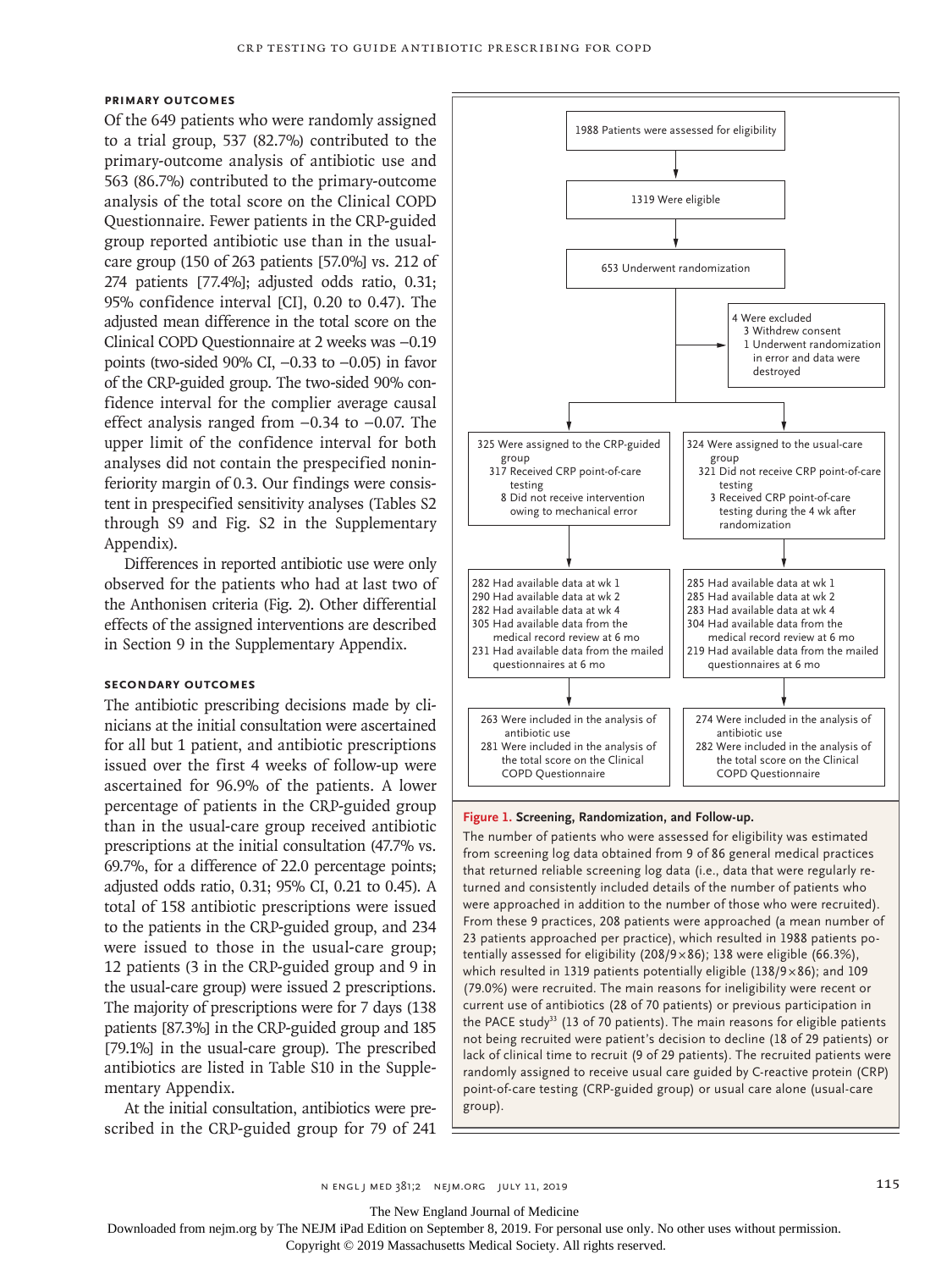| Table 1. Demographic and Clinical Characteristics of the Patients at Baseline.* |                                      |                                        |                                    |  |
|---------------------------------------------------------------------------------|--------------------------------------|----------------------------------------|------------------------------------|--|
| Characteristic                                                                  | <b>CRP-Guided Group</b><br>$(N=325)$ | <b>Usual-Care Group</b><br>$(N = 324)$ | <b>All Patients</b><br>$(N = 649)$ |  |
| $Age - yr$                                                                      |                                      |                                        |                                    |  |
| Mean                                                                            | $67.8 + 9.53$                        | $68.3 + 9.31$                          | $68.1 + 9.42$                      |  |
| Range                                                                           | $41 - 90$                            | $40 - 92$                              | $40 - 92$                          |  |
| $Sex - no. (%)$                                                                 |                                      |                                        |                                    |  |
| Male                                                                            | 162 (49.8)                           | 173(53.4)                              | 335 (51.6)                         |  |
| Female                                                                          | 163 (50.2)                           | 151 (46.6)                             | 314 (48.4)                         |  |
| No. of days with symptoms before consultation                                   |                                      |                                        |                                    |  |
| Mean                                                                            | $6.8 + 5.2$                          | $7.1 + 5.06$                           | $6.9 \pm 5.13$                     |  |
| Range                                                                           | $1 - 28$                             | $1 - 21$                               | $1 - 28$                           |  |
| Total score on the Clinical COPD<br>Questionnaire <sup>+</sup>                  |                                      |                                        |                                    |  |
| Mean                                                                            | $3.2 \pm 1.16$                       | $3.3 \pm 1.11$                         | $3.3 \pm 1.14$                     |  |
| Range                                                                           | $0.3 - 6.0$                          | $0.7 - 5.8$                            | $0.3 - 6.0$                        |  |
| FEV <sub>1</sub> :FVC ratio <sub>*</sub>                                        |                                      |                                        |                                    |  |
| Mean                                                                            | $0.6 \pm 0.12$                       | $0.6 \pm 0.13$                         | $0.6 \pm 0.13$                     |  |
| Range                                                                           | $0.30 - 0.85$                        | $0.23 - 0.85$                          | $0.23 - 0.85$                      |  |
| Percentage of predicted FEV1                                                    |                                      |                                        |                                    |  |
| Mean                                                                            | $59.2 \pm 19.33$                     | $60.4 \pm 20.73$                       | 59.8±20.04                         |  |
| Range                                                                           | $9.9 - 125.4$                        | 11.4-150.4                             | $9.9 - 150.4$                      |  |
| Coexisting illness - no./total no. (%)                                          |                                      |                                        |                                    |  |
| Heart failure                                                                   | 16/325(4.9)                          | 15/324(4.6)                            | 31/649(4.8)                        |  |
| Coronary heart disease                                                          | 55/325 (16.9)                        | 59/324 (18.2)                          | 114/649 (17.6)                     |  |
| <b>Diabetes</b>                                                                 | 50/325 (15.4)                        | 54/324 (16.7)                          | 104/649 (16.0)                     |  |
| Chronic kidney disease                                                          | 27/325(8.3)                          | 32/324(9.9)                            | 59/649(9.1)                        |  |
| Hypertension                                                                    | 124/325 (38.2)                       | 143/324 (44.1)                         | 267/649 (41.1)                     |  |
| Other chronic disease                                                           | 85/298 (28.5)                        | 70/291 (24.1)                          | 155/589 (26.3)                     |  |
| Smoking status - no./total no. (%)                                              |                                      |                                        |                                    |  |
| Nonsmoker                                                                       | 20/281(7.1)                          | 22/279(7.9)                            | 42/560(7.5)                        |  |
| Former smoker                                                                   | 165/281 (58.7)                       | 163/279 (58.4)                         | 328/560 (58.6)                     |  |
| Current smoker                                                                  | 96/281 (34.2)                        | 94/279 (33.7)                          | 190/560 (33.9)                     |  |
| Severity of COPD - no./total no. (%)                                            |                                      |                                        |                                    |  |
| Mild, GOLD stage I                                                              | 18/172 (10.5)                        | 20/180 (11.1)                          | 38/352 (10.8)                      |  |
| Moderate, GOLD stage II                                                         | 93/172 (54.1)                        | 100/180 (55.6)                         | 193/352 (54.8)                     |  |
| Severe, GOLD stage III                                                          | 52/172 (30.2)                        | 47/180 (26.1)                          | 99/352 (28.1)                      |  |
| Very severe, GOLD stage IV                                                      | 9/172(5.2)                           | 13/180(7.2)                            | 22/352(6.2)                        |  |
| No. of Anthonisen criteria present - no. (%)                                    |                                      |                                        |                                    |  |
| 1                                                                               | 76 (23.4)                            | 81 (25.0)                              | 157 (24.2)                         |  |
| $\overline{2}$                                                                  | 100(30.8)                            | 98 (30.2)                              | 198 (30.5)                         |  |
| 3                                                                               | 149 (45.8)                           | 145 (44.8)                             | 294 (45.3)                         |  |
| Auscultation findings - no./total no. (%)                                       |                                      |                                        |                                    |  |
| Crackles                                                                        | 158/325 (48.6)                       | 162/324 (50.0)                         | 320/649 (49.3)                     |  |
| Wheeze                                                                          | 171/325 (52.6)                       | 167/324 (51.5)                         | 338/649 (52.1)                     |  |
| Diminished vesicular sounds                                                     | 71/325 (21.8)                        | 82/322 (25.5)                          | 153/647 (23.6)                     |  |
| Evidence of consolidation                                                       | 11/324(3.4)                          | 8/323(2.5)                             | 19/647(2.9)                        |  |

116 **n** ENGL J MED 381;2 NEJM.ORG JULY 11, 2019

The New England Journal of Medicine

Downloaded from nejm.org by The NEJM iPad Edition on September 8, 2019. For personal use only. No other uses without permission.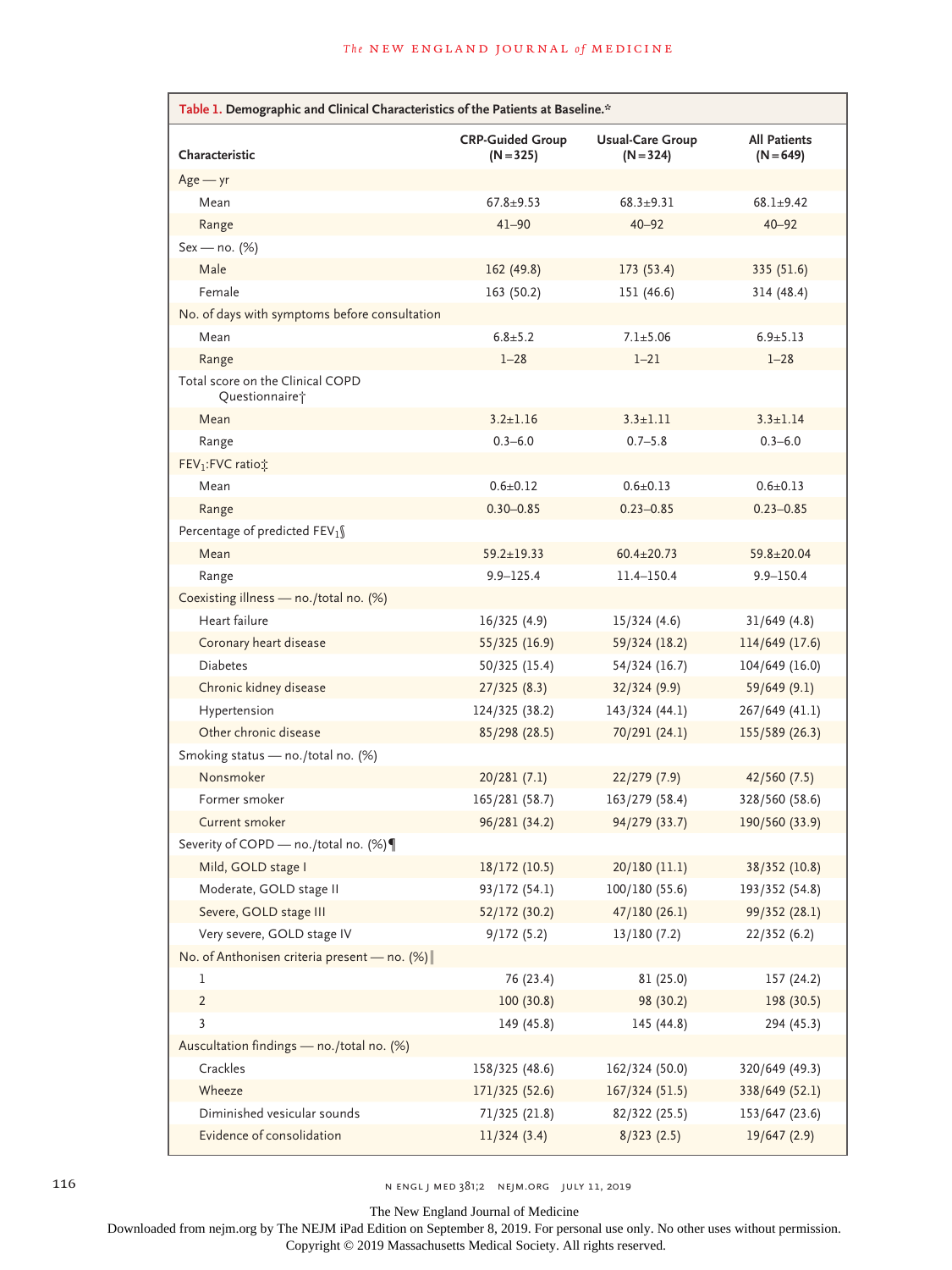| Table 1. (Continued.)                                             |                                        |                                 |                                    |
|-------------------------------------------------------------------|----------------------------------------|---------------------------------|------------------------------------|
| Characteristic                                                    | <b>CRP-Guided Group</b><br>$(N = 325)$ | Usual-Care Group<br>$(N = 324)$ | <b>All Patients</b><br>$(N = 649)$ |
| Previous treatment - no./total no. (%)                            |                                        |                                 |                                    |
| Received a prescription for oral antibiotics<br>in the past 12 mo | 205/304 (67.4)                         | 198/302 (65.6)                  | 403/606 (66.5)                     |
| Use of regular inhalers before recruitment                        | 289/304 (95.1)                         | 290/302 (96.0)                  | 579/606 (95.5)                     |

\* Plus–minus values are means ±SD. The recruited patients were randomly assigned to receive usual care guided by C-reactive protein (CRP) point-of-care testing (CRP-guided group) or usual care alone (usual-care group). There were no significant between-group differences in the demographic and clinical characteristics of the patients at baseline. Percentage may not total 100 because of rounding. COPD denotes chronic obstructive pulmonary disease.

† Data on total score on the Clinical COPD Questionnaire were missing for 11 patients in the CRP-guided group and for 8 patients in the usual-care group. The Clinical COPD Questionnaire is a 10-item scale with scores ranging from 0 (very good COPD-related health status) to 6 (extremely poor COPD-related health status).

‡ Data on the ratio of forced expiratory volume in 1 second (FEV1) to forced vital capacity (FVC) were missing for 120 patients in the CRP-guided group and for 100 patients in the usual-care group.

§ Data on the percentage of predicted FEV1 were missing for 47 patients in the CRP-guided group and for 42 patients in the usual-care group.

¶ Severity of COPD was determined according to the criteria of the Global Initiative for Chronic Obstructive Lung Disease  $(GOLD).<sup>28</sup>$ 

The Anthonisen criteria include increased dyspnea, increased sputum volume, and increased sputum purulence.<sup>29</sup>

patients (32.8%) with a CRP value lower than 20 mg per liter, for 32 of 38 (84.2%) with a CRP value between 20 and 40 mg per liter, and for 36 of 38 (94.7%) with a CRP value higher than 40 mg per liter. During the first 4 weeks of follow-up, antibiotics were prescribed for 185 of 313 patients (59.1%) in the CRP-guided group and for 252 of 316 patients (79.7%) in the usualcare group (adjusted odds ratio, 0.30; 95% CI, 0.20 to 0.46). We found no evidence of any between-group difference in the use of other treatments for COPD (including oral glucocorticoids) during the first 4 weeks of follow-up (adjusted odds ratio, 0.79; 95% CI, 0.43 to 1.46). Additional details are provided in Tables S13 and S14 in the Supplementary Appendix.

There was no evidence of clinically important between-group differences in the proportion of patients who had primary care consultations (i.e., consultation with a primary care clinician outside a hospital) or secondary care consultations (i.e., planned consultation with a specialist in a hospital) during 6 months of follow-up (adjusted odds ratio, 1.39; 95% CI, 0.46 to 4.15); in the proportion of patients who received a diagnosis of pneumonia during the first 4 weeks of follow-up (adjusted odds ratio, 1.57; 95% CI, 0.28 to 8.84) and during 6 months of follow-up (adjusted odds ratio, 0.73; 95% CI, 0.29 to 1.82); and in health utility, with the scores averaged across the follow-up time points (adjusted mean difference in

score, 0.04; 95% CI, −0.02 to 0.10). With respect to general health status, patients in the CRPguided group reported a health status score that was more than 3 points higher than that reported by the patients in the usual-care group (adjusted mean difference, 3.12; 95% CI, 0.50 to 5.74). The adjusted mean differences in the scores on the CRQ-SAS were all small, ranging from −0.09 to 0.15, with no confidence intervals containing values considered clinically important.<sup>41</sup> There was no clinically important between-group difference in the proportion of patients who had sputum samples that contained potential pathogens at 1 month (adjusted odds ratio, 0.97; 95% CI, 0.63 to 1.50); in the proportion of patients who had sputum samples that contained antibiotic-resistant bacteria (adjusted risk difference, 0.04; 95% CI, −0.03 to 0.11); or in the proportion of patients who had throat swabs that contained antibiotic-resistant commensal and potentially pathogenic organisms. (Details are provided in Section 10 in the Supplementary Appendix.)

#### **Adverse Events**

Two patients in the usual-care group died within the 4-week follow-up window, one from pneumonia and one from respiratory failure; these deaths were not considered to be related to the trial interventions or procedures, as determined by the trial investigators. During 6 months of follow-up, 26 of 304 patients (8.6%) with available data in

The New England Journal of Medicine

Downloaded from nejm.org by The NEJM iPad Edition on September 8, 2019. For personal use only. No other uses without permission.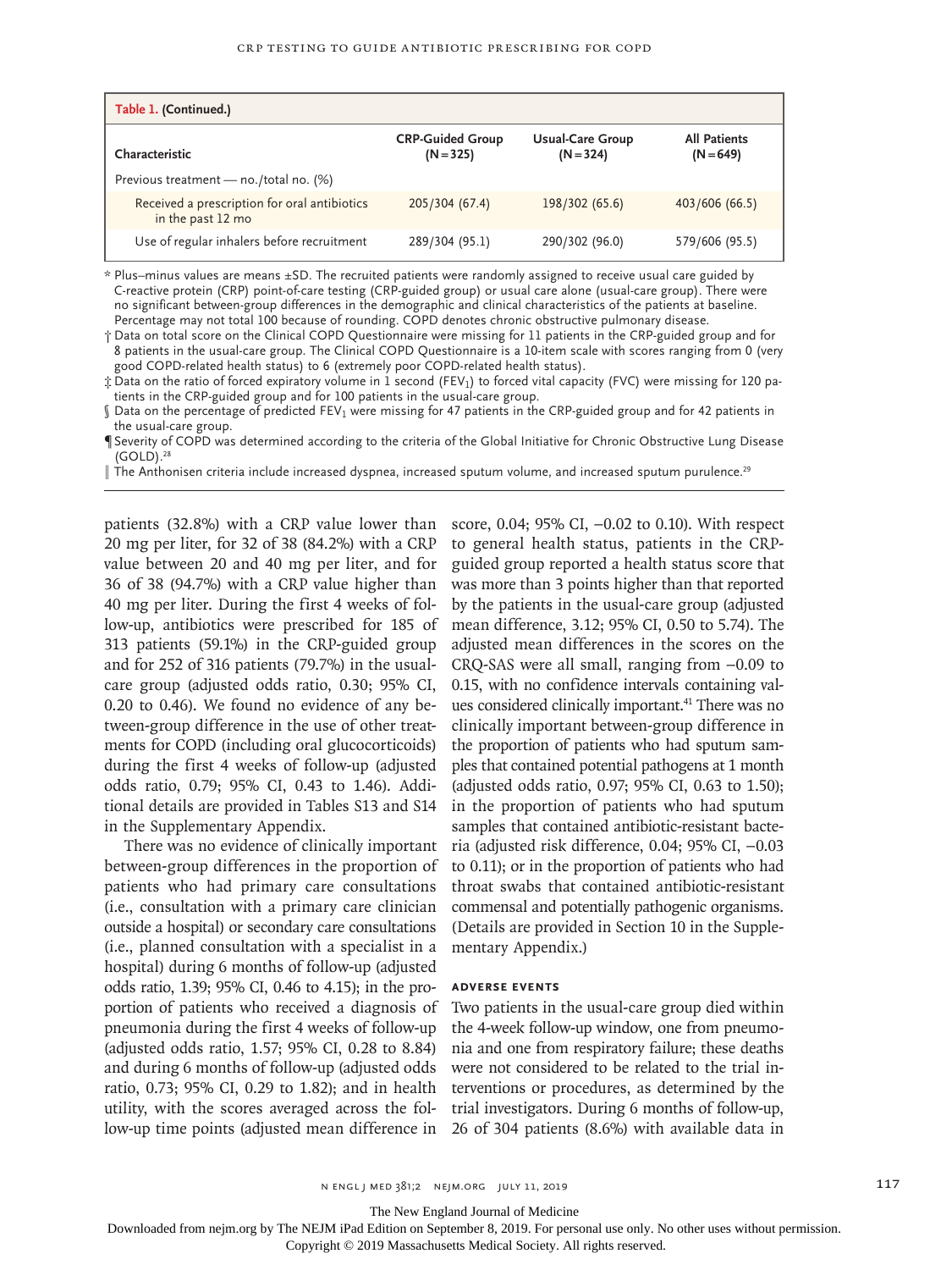

**Figure 2. Differential Effect of the Interventions on the Use of Antibiotics during the First 4 Weeks.**

Shown is the predicted probability of antibiotic use for acute exacerbations of COPD during the first 4 weeks according to the number of Anthonisen criteria present. The Anthonisen criteria include increased dyspnea, increased sputum volume, and increased sputum purulence. I bars denote<br>95% confidence intervals.<sup>29</sup>

> the CRP-guided group had 35 hospitalizations, and 28 of 301 (9.3%) patients with available data in the usual-care group had 34 hospitalizations. During 6 months of follow-up, 9 of 305 patients (3.0%) in the CRP-guided group and 12 of 302 patients (4.0%) in usual-care group received a diagnosis of pneumonia (adjusted odds ratio, 0.73; 95% CI, 0.29 to 1.82). There was no evidence of a clinically important between-group difference in adverse effects from antibiotics (adjusted odds ratio, 0.79; 95% CI, 0.44 to 1.39) (Table S15 in the Supplementary Appendix).

### Discussion

This randomized, controlled trial involving primary care patients presenting with an acute exacerbation of COPD showed that a management strategy with CRP point-of-care testing resulted in a lower percentage of patients reporting antibiotic use during the first 4 weeks of follow-up than those who received usual care alone, with a between-group difference of 20.4 percentage points. We found that CRP point-of-care testing also resulted in a lower percentage of patients who received an antibiotic prescription for acute exacerbation of COPD at the initial consultation and during the subsequent 4 weeks. Betweengroup differences in the scores on the Clinical COPD Questionnaire during follow-up were smaller than the published minimal clinically important difference of 0.4, which indicates that less antibiotic use and fewer prescriptions from clinicians did not compromise patient-reported disease-specific quality of life. Health care–seeking behavior or measures of patient well-being at 6 months did not differ meaningfully between the trial groups, nor did secondary clinical, microbiologic, disease-specific quality-of-life, or health care utilization outcomes with respect to primary and secondary care.

We chose to include patient-reported antibiotic use for acute exacerbation of COPD during the first 4 weeks of follow-up as a primary outcome, because the main effects of interest involved actual antibiotic use. Antibiotics can be obtained from hospitals, services during out-of-office hours, leftover supplies, or rescue packs. Delayed or back-up antibiotic prescribing is fairly common for acute exacerbations of COPD in the United Kingdom, and not all of these prescriptions are collected from pharmacies or actually used.42 We captured data regarding antibiotic prescribing, antibiotic use, and health care utilization to determine whether fewer initial prescriptions might have increased subsequent consulting and antibiotic prescribing and found that it did not.

We did not attempt to control for testing (e.g., sham tests for the usual-care group). $43$  Awareness of receiving the point-of-care test may have contributed to enhanced COPD-related health status; however, this real-world effect needed to be captured because it may affect health care–seeking behavior, which is critical to assessments of overall benefit. Among the patients in the CRP-guided group, we did not observe patient-driven reconsultation during follow-up, a finding that is in line with a previous trial involving patients with lower respiratory tract infections.<sup>44</sup>

Although strategies for CRP point-of-care testing in primary care have been shown to reduce antibiotic prescribing for respiratory tract infections in general, $45,46$  a small minority of patients in the studies that were included in systematic reviews had acute exacerbations of COPD,<sup>47</sup> and none reported effects on antibiotic use. A nonrandomized Spanish study showed that the rate of antibiotic overprescribing for acute exacerbations of COPD was lower among primary care clinicians who received training in CRP testing than among those who did not.<sup>48</sup> A meta-analysis that included eight hospital-based trials showed

The New England Journal of Medicine

Downloaded from nejm.org by The NEJM iPad Edition on September 8, 2019. For personal use only. No other uses without permission.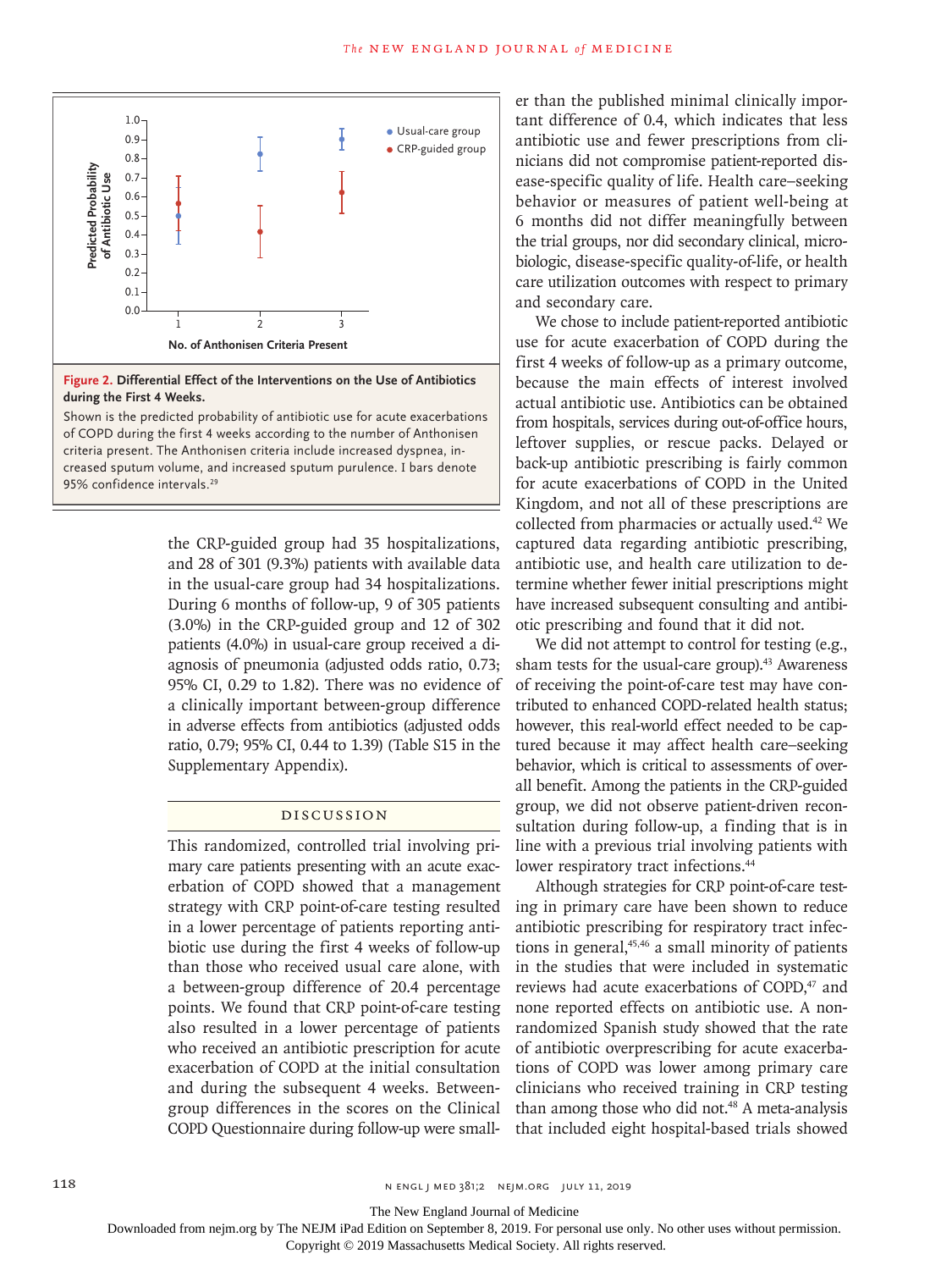evidence of a lower rate of antibiotic prescriptions for acute exacerbations of COPD with procalcitonin testing, without an effect on treatment failure, duration of hospitalization, exacerbation recurrence, or mortality; however, the trials that were included in the meta-analysis were typically small, and the quality of the evidence was considered to be low to moderate.<sup>49</sup>

The evidence from our trial suggests that CRP-guided antibiotic prescribing for COPD exacerbations in primary care clinics may reduce patient-reported use of antibiotics and the prescribing of antibiotics by clinicians.

The views expressed are those of the authors and not necessarily those of the National Health Service (NHS), the National Institute for Health Research (NIHR), or the Department of Health and Social Care.

Supported by the NIHR Health Technology Assessment Program (project number 12/33/12). Dr. Butler was supported by funding from an NIHR Protection Research Unit on Health Care Associated Infections and Antimicrobial Resistance, by the NIHR MedTech and In Vitro Diagnostics Co-Operative at Oxford NHS Foundation Trust, and by an NIHR Senior Investigator Award; Dr. Cals, by a Veni grant (91614078) from the Netherlands Organization for Health Research and Development; and Drs. Phillips and Gal, by a research center grant from Health and Care Research Wales.

Dr. Butler reports receiving advisory board fees from Roche Molecular Systems and grant support from Roche Molecular Diagnostics; Dr. Wootton, receiving lecture fees from Merck Sharp & Dohme; and Dr. Llor, receiving grant support from Abbott Diagnostics. No other potential conflict of interest relevant to this article was reported.

Disclosure forms provided by the authors are available with the full text of this article at NEJM.org.

A data sharing statement provided by the authors is available with the full text of this article at NEJM.org.

We thank the personnel of the Centre for Trials Research, Cardiff University, and the University of Oxford Primary Care and Vaccines Clinical Trials Collaborative for providing support in the conduct of the trial and the personnel of the Health and Care Research Wales Workforce, the Thames Valley and South Midlands, Eastern, and West of England Primary Care Research Networks, the Comprehensive Local Clinical Research Networks, and the Cwm Taf University Health Board and the Cardiff and Vale University Health Board for their support in identifying the recruitment sites and in performing the medical-record reviews at these sites. We also thank the clinicians at the participating primary care practices, as well as all the patients who participated in the trial. We acknowledge the contributions of the members of the trial steering committee (Hilary Pinnock, Mike Thomas, William Hollingworth, and Derek Cummings [patient and public representative]) and the independent data monitoring and ethics committee (Martyn Lewis, Chris Griffiths, and Charis Marwick) and also of Margaret Barnard (who died in April 2016) and Jonathan Bidmead, who provided patient and public representation in the trial management group.

#### **References**

**1.** Hicks LA, Bartoces MG, Roberts RM, et al. US outpatient antibiotic prescribing variation according to geography, patient population, and provider specialty in 2011. Clin Infect Dis 2015;60:1308-16.

**2.** Fleming-Dutra KE, Hersh AL, Shapiro DJ, et al. Prevalence of inappropriate antibiotic prescriptions among US ambulatory care visits, 2010-2011. JAMA 2016;315: 1864-73.

**3.** Schroeck JL, Ruh CA, Sellick JA Jr, Ott MC, Mattappallil A, Mergenhagen KA. Factors associated with antibiotic misuse in outpatient treatment for upper respiratory tract infections. Antimicrob Agents Chemother 2015;59:3848-52.

**4.** Cosby JL, Francis N, Butler CC. The role of evidence in the decline of antibiotic use for common respiratory infections in primary care. Lancet Infect Dis 2007;7:749-56.

**5.** Goossens H, Ferech M, Vander Stichele R, Elseviers M. Outpatient antibiotic use in Europe and association with resistance: a cross-national database study. Lancet 2005;365:579-87.

**6.** Bafadhel M, McKenna S, Terry S, et al. Blood eosinophils to direct corticosteroid treatment of exacerbations of chronic obstructive pulmonary disease: a randomized placebo-controlled trial. Am J Respir Crit Care Med 2012;186:48-55.

**7.** Miravitlles M. Exacerbations of chron-

ic obstructive pulmonary disease: when are bacteria important? Eur Respir J Suppl 2002;36:9s-19s.

**8.** Desai H, Richter S, Doern G, et al. Antibiotic resistance in sputum isolates of *Streptococcus pneumoniae* in chronic obstructive pulmonary disease is related to antibiotic exposure. COPD 2010;7:337-44.

**9.** Pérez-Trallero E, Marimón JM, González A, Ercibengoa M, Larruskain J. In vivo development of high-level fluoroquinolone resistance in *Streptococcus pneumoniae* in chronic obstructive pulmonary disease. Clin Infect Dis 2005;41:560-4.

**10.** Little P, Stuart B, Moore M, et al. Amoxicillin for acute lower-respiratorytract infection in primary care when pneumonia is not suspected: a 12-country, randomised, placebo-controlled trial. Lancet Infect Dis 2013;13:123-9.

**11.** O'Neill J. Rapid diagnostics: stopping unnecessary use of antibiotics. London: Review on Antimicrobial Resistance, October 2015 (https://amr-review.org/sites/ default/files/Paper-Rapid-Diagnostics -Stopping-Unnecessary-Prescription

-Low-Res.pdf).

**12.** Horvath AR, Lord SJ, St John A, et al. From biomarkers to medical tests: the changing landscape of test evaluation. Clin Chim Acta 2014;427:49-57.

**13.** Ferrante di Ruffano L, Hyde CJ, Mc-Caffery KJ, Bossuyt PM, Deeks JJ. Assessing the value of diagnostic tests: a framework for designing and evaluating trials. BMJ 2012;344:e686.

**14.** Verbakel JY, Turner PJ, Thompson MJ, et al. Common evidence gaps in point-ofcare diagnostic test evaluation: a review of horizon scan reports. BMJ Open 2017; 7(9):e015760.

**15.** Ni H, Xu J. COPD-related mortality by sex and race among adults aged 25 and over: United States, 2000-2014. NCHS Data Brief 2016;256:1-8.

**16.** Wheaton AG, Cunningham TJ, Ford ES, Croft JB. Employment and activity limitations among adults with chronic obstructive pulmonary disease — United States, 2013. MMWR Morb Mortal Wkly Rep 2015;64:289-95.

**17.** Nacul L, Soljak M, Samarasundera E, et al. COPD in England: a comparison of expected, model-based prevalence and observed prevalence from general practice data. J Public Health (Oxf) 2011;33: 108-16.

**18.** Harries TH, Seed PT, Jones S, Schofield P, White P. Chronic obstructive pulmonary disease hospital admissions and drugs — unexpected positive associations: a retrospective general practice cohort study. NPJ Prim Care Respir Med 2014;24:14006.

**19.** Al-ani S, Spigt M, Hofset P, Melbye H. Predictors of exacerbations of asthma and

n ENGL | MED 381;2 NEJM.ORG JULY 11, 2019 119

The New England Journal of Medicine

Downloaded from nejm.org by The NEJM iPad Edition on September 8, 2019. For personal use only. No other uses without permission.